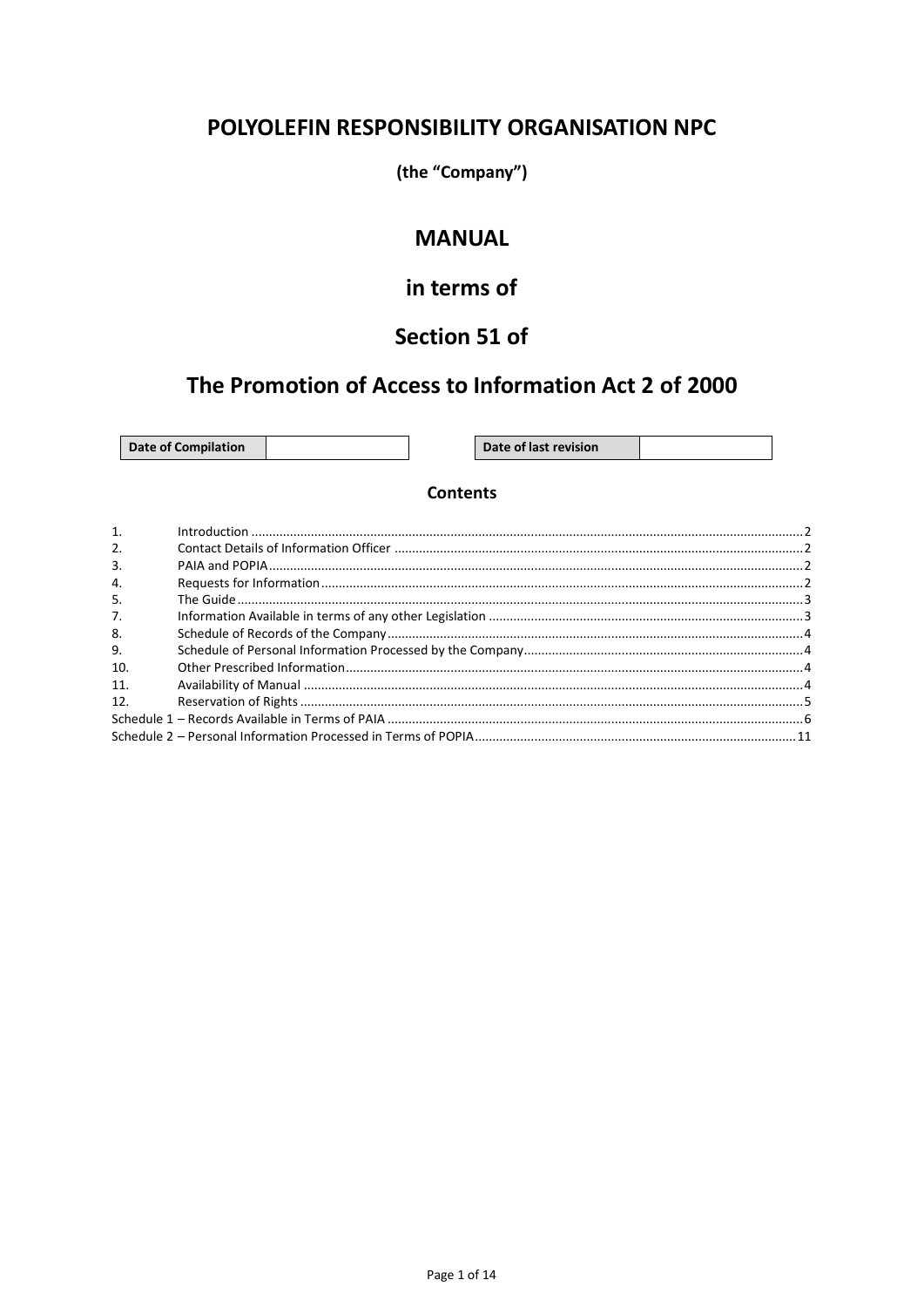### <span id="page-1-0"></span>**1. Introduction**

1.1. Polyolefin Responsibility Organisation NPC is focused on making waste a valuable resource that works for the economy. Polyco aims to grow the collection and recycling of polyolefin plastic packaging in South Africa and to promote the responsible use and reuse of this plastic packaging. Polyco collaborates with multiple stakeholders, invests in recycling innovation and infrastructure in South Africa, and educates both the industry and the consumer about recycling.

### <span id="page-1-1"></span>**2. Contact Details of Information Officer**

| <b>Name of Private Body</b>                     | Polyolefin Responsibility Organisation NPC                                      |
|-------------------------------------------------|---------------------------------------------------------------------------------|
| <b>Information Officer</b><br>(head of company) | <b>Quinton Williams</b>                                                         |
| <b>Deputy Information</b><br>Officer(s)         | Nicola Rowe, Lisl Liedemann and Selloane Moshane                                |
| <b>Street Address</b>                           | Springfield Office Estate, Marathon House, 109 Jip De Jager,<br>Bellville, 7530 |
| <b>Postal Address</b>                           | PO Box 3025, Durbanville, 7551                                                  |
| <b>Telephone Number</b>                         | 021 276 2096                                                                    |
| Email                                           | admin@polyco.co.za                                                              |
| <b>Website URL</b>                              | https://www.polyco.co.za/                                                       |

#### <span id="page-1-2"></span>**3. PAIA and POPIA**

- 3.1. The Promotion of Access to Information Act 2 of 2000 ("PAIA") grants a requester access to records of a private body, if the record is required for the exercise or protection of any rights. If a public body lodges a request, the public body must be acting in the public interest.
- 3.2. The Protection of Personal Information Act 4 of 2013 ("POPIA") gives effect to the constitutional right to privacy. One of the data processing principles under POPIA is that of data subject participation, which allows for data subjects to access and correct their personal information held by a responsible party. This manual provides for data subject to request this information from the Company.

#### <span id="page-1-3"></span>**4. Requests for Information**

- 4.1. Requests in terms of PAIA must be made in accordance with the prescribed procedures, at the prescribed rates provided. The forms and tariff are dealt with in Regulations 6 and 7 promulgated in terms of PAIA.
- 4.2. Proof of payment of the said prescribed fee must accompany the completed application form.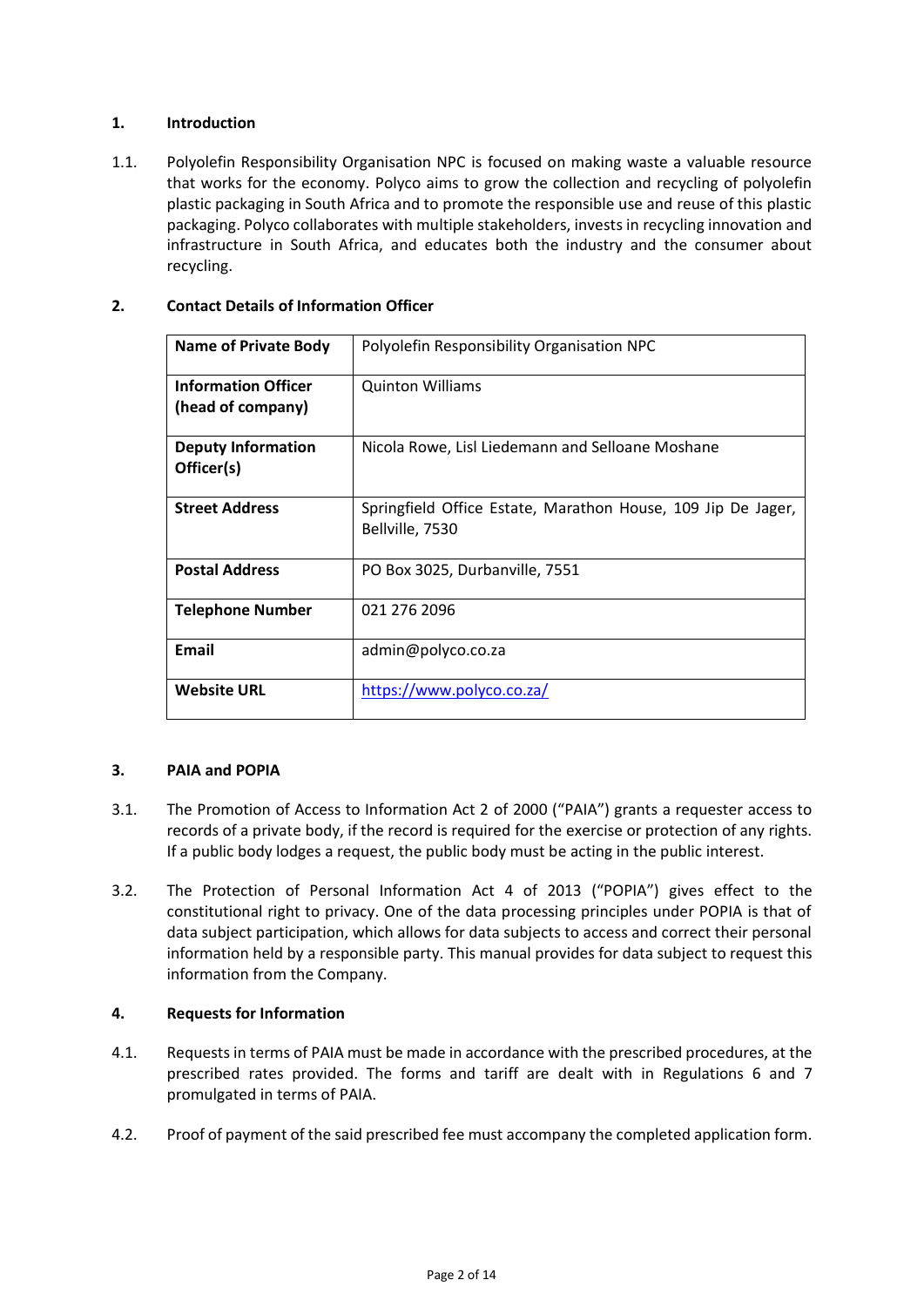### <span id="page-2-0"></span>**5. The Guide**

- 5.1. Requesters are referred to the Guide in terms of Section 10 which has been compiled by the South African Human Rights Commission ("SAHRC") and will be updated and made available by the Information Regulator. The Guide contains information for the purposes of exercising Constitutional Rights and is available in all of the official languages.
- 5.2. The contact details of the Information Regulator are:

| <b>Postal Address</b> | P.O. Box 31533, Braamfontein, Johannesburg, 2017 |
|-----------------------|--------------------------------------------------|
| <b>Email Address</b>  | inforeg@justice.gov.za                           |
| Website               | https://www.justice.gov.za/inforeg/              |

### **6. Latest notice in terms of Section 52(2) (if any)**

6.1. At this stage no notice has been published on the categories of records that are automatically available without a person having to request access in terms of PAIA.

### <span id="page-2-1"></span>**7. Information Available in terms of any other Legislation**

Information is held and maintained by the Company in compliance with the following legislation:

- Arbitration Act No. 42 of 1965
- Basic Conditions of Employment No. 75 of1997
- Broad Based Black Economic Empowerment Act No. 53 of 2003
- Companies Act No. 71 of 2008
- Compensation for Occupational Injuries and Health Diseases Act No.130 of 1993
- Consumer Protection Act No. 68 of 2008
- Copyright Act No. 98 of 1978
- Electronic Communications Act No. 36 of 2005
- Electronic Communications and Transactions Act No. 25 of 2002
- Employment Equity Act No. 55 of 1998
- Finance Act No. 35 of 2000
- Financial Intelligence Centre Act No. 38 of 2001
- Income Tax Act No. 95 of 1967
- Insolvency Act No. 24 of 1936
- Insurance Act No 27 of 1943
- Intellectual Property Laws Amendments Act No. 38 of 1997
- Labour Relations Act No. 66 of 1995
- Long Term Insurance Act No. 52 of 1998
- Medical Schemes Act No. 131 of 1998
- National Environmental Management: Waste Act No. 59 of 2008
- National Credit Act No. 34 of 2005
- Occupational Health & Safety Act No. 85 of 1993
- Patents Act No. 57 of 1978
- Pension Funds Act No. 24 of 1956
- Prescription Act No. 68 of 1969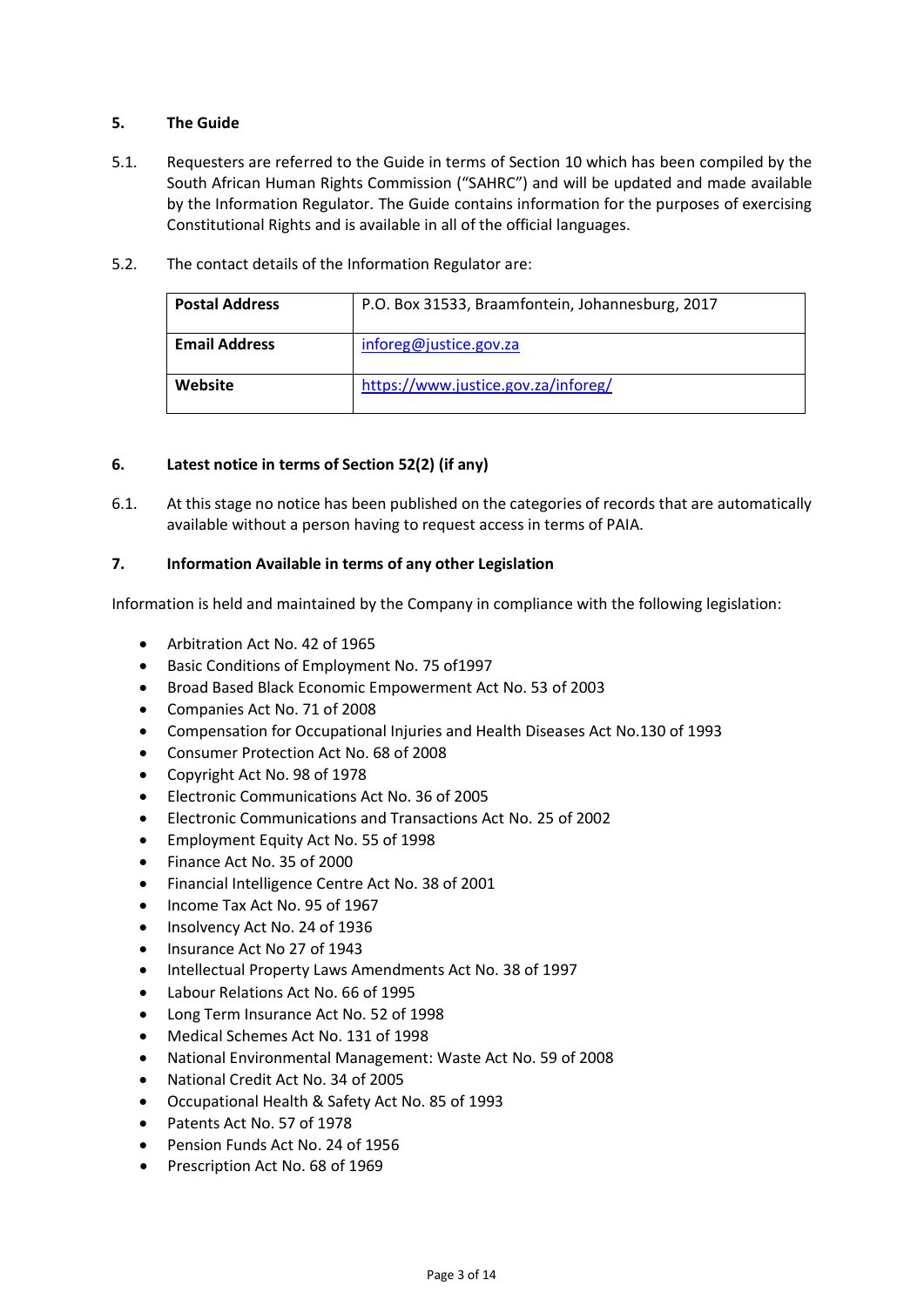- Prevention and Combating of Corrupt Activities Act No. 12 of 2004
- Prevention of Organized Crime Act No. 121 of 1998
- Protection of Personal Information Act No. 4 of 2013
- Short Term Insurance Act No. 53 of 1998
- Skills Development Act No. 97 of 1998
- Skills Development Levies Act No. 9 of 1999
- Trademarks Act No. 194 of 1993
- Unemployment Contribution Act No. 4 of 2002
- Unemployment Insurance Act No. 30 of 1996
- Value Added Tax Act 89 of 1991

#### <span id="page-3-0"></span>**8. Schedule of Records of the Company**

The records held by the Company, both those that can be accessed without an application in terms of PAIA and otherwise, are listed in [Schedule 1.](#page-5-0)

#### <span id="page-3-1"></span>**9. Schedule of Personal Information Processed by the Company**

- 9.1. *Schedule of Personal Information.* The personal information processed by the Company in terms of POPIA is set out i[n Schedule 1.](#page-9-0)
- 9.2. *Planned and actual transborder flows of personal information.* The Company may use hosting or cloud services to store and process personal information that are not located in the RSA. If it does so, it will ensure that the level of protection given to the personal information is at least as good as that provided for under RSA Law, either by means of a binding contract with the service provider, or by using a service provider located in a country with privacy laws of similar or stronger effect.

#### *9.3. Information Security Measures.*

The Company employs appropriate, reasonable technical and organisational measures to secure the integrity and confidentiality of personal information in its possession or under its control, which include the following:

- 9.3.1. Identifying reasonably foreseeable internal and external risks to personal and other information in its possession or under its control;
- 9.3.2. Establishing and maintaining appropriate safeguards against the risks identified;
- 9.3.3. Regularly verifying that the safeguards are effectively implemented; and
- 9.3.4. Ensuring that the safeguards are continually updated in response to new risks or deficiencies in previously implemented safeguards.

#### <span id="page-3-2"></span>**10. Other Prescribed Information**

10.1. At the time of the compilation of this manual, no further information has been prescribed.

#### <span id="page-3-3"></span>**11. Availability of Manual**

11.1. This manual is available free of charge for inspection at the above-mentioned address and at the Information Regulator.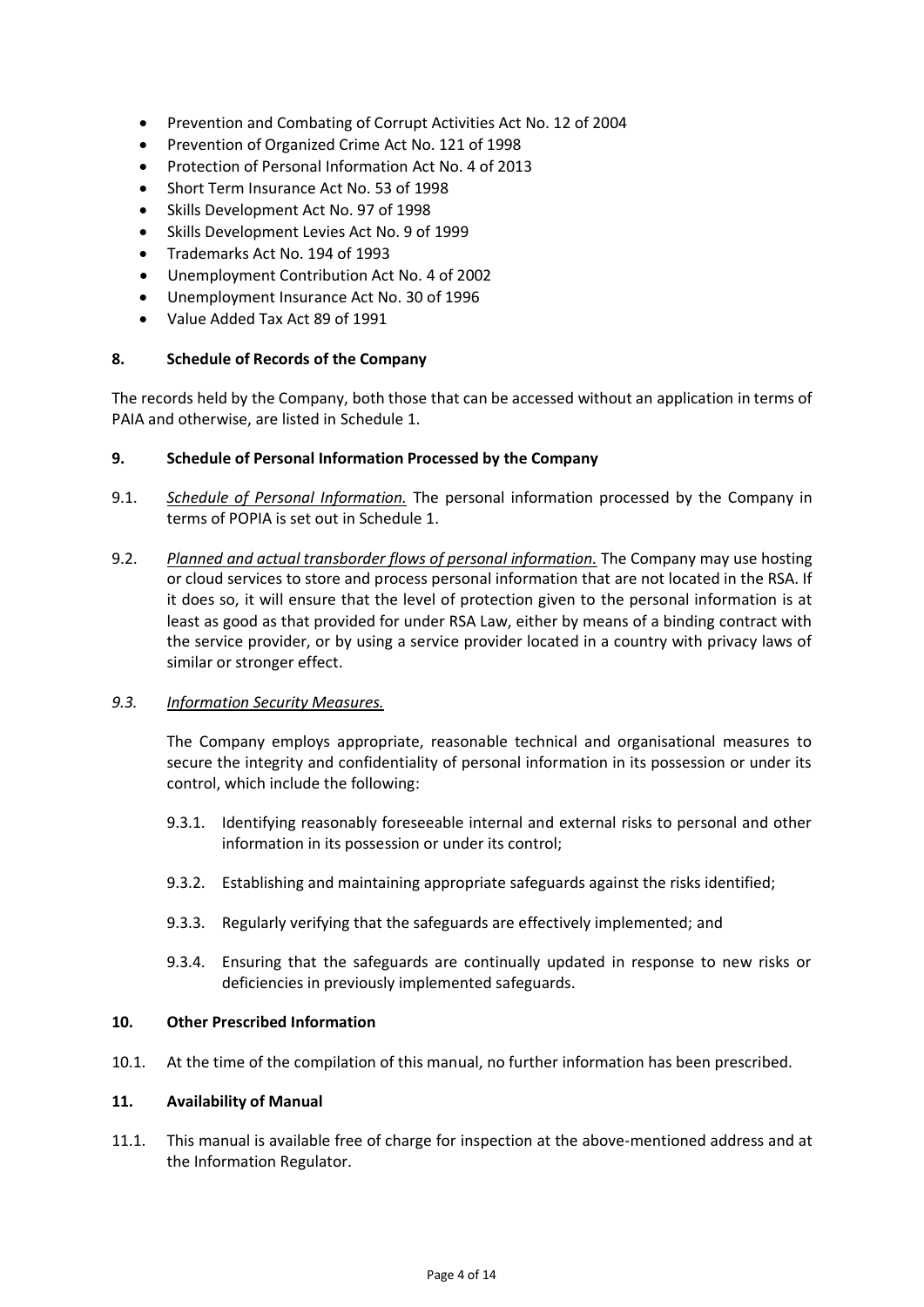- 11.2. Copies of the manual may be obtained, subject to the prescribed fees.
- 11.3. The manual may also be accessed on the Company's website.

### <span id="page-4-0"></span>**12. Reservation of Rights**

12.1. Nothing in this manual is to be construed as a waiver of the right to the confidentiality of any document or any legal privilege or right of non-disclosure attaching to any document mentioned herein, whether in terms of any statute or under the common law. All rights in this regard are fully reserved.

------------------ooOoo------------------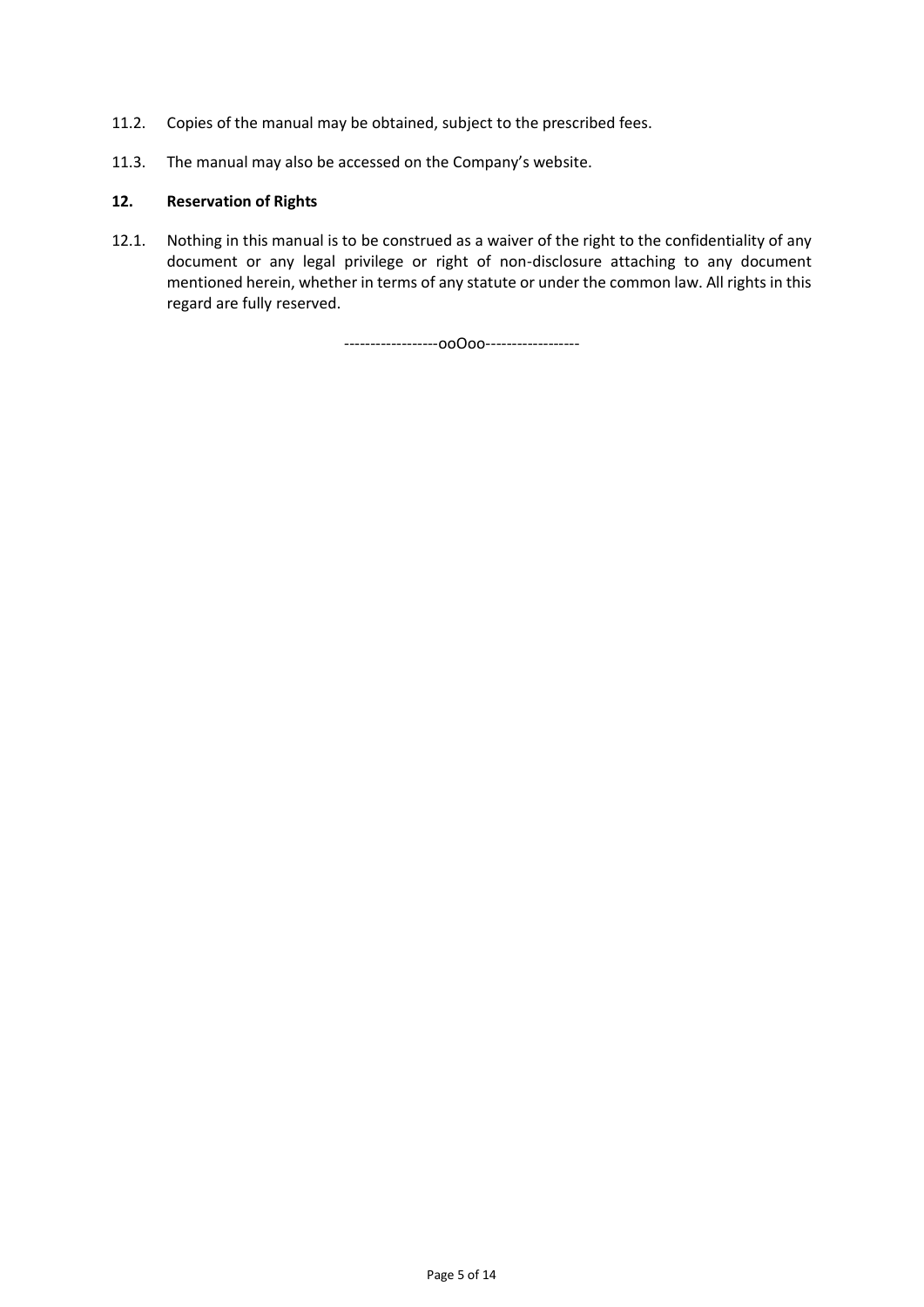<span id="page-5-0"></span>

| Category               | <b>Subject</b>                                | Availability                       |
|------------------------|-----------------------------------------------|------------------------------------|
| Communication          | Public services information                   | <b>Available</b>                   |
|                        | Media releases                                | <b>Available</b>                   |
|                        | <b>Recycling Information</b>                  | Available                          |
|                        | Promotion of Access to Information Act Manual | <b>Available</b>                   |
|                        | Internal and external correspondence          | May not be disclosed               |
|                        | News and publications                         | <b>Available</b>                   |
|                        | Marketing activations                         | Limited disclosure only on request |
| <b>Human Resources</b> | <b>Employment contracts</b>                   | May not be disclosed               |
|                        | Disciplinary records                          | May not be disclosed               |
|                        | Employment equity plan                        | Limited disclosure only on request |
|                        | Skills development programme                  | Limited disclosure only on request |
|                        | Salaries and wages records                    | May not be disclosed               |
|                        | Documents relating to employee benefits       | May not be disclosed               |
|                        | Disciplinary code                             | Limited disclosure only on request |
|                        | Personnel Guidelines, Policies and Procedures | Limited disclosure only on request |

## **Schedule 1 – Records Available in Terms of PAIA**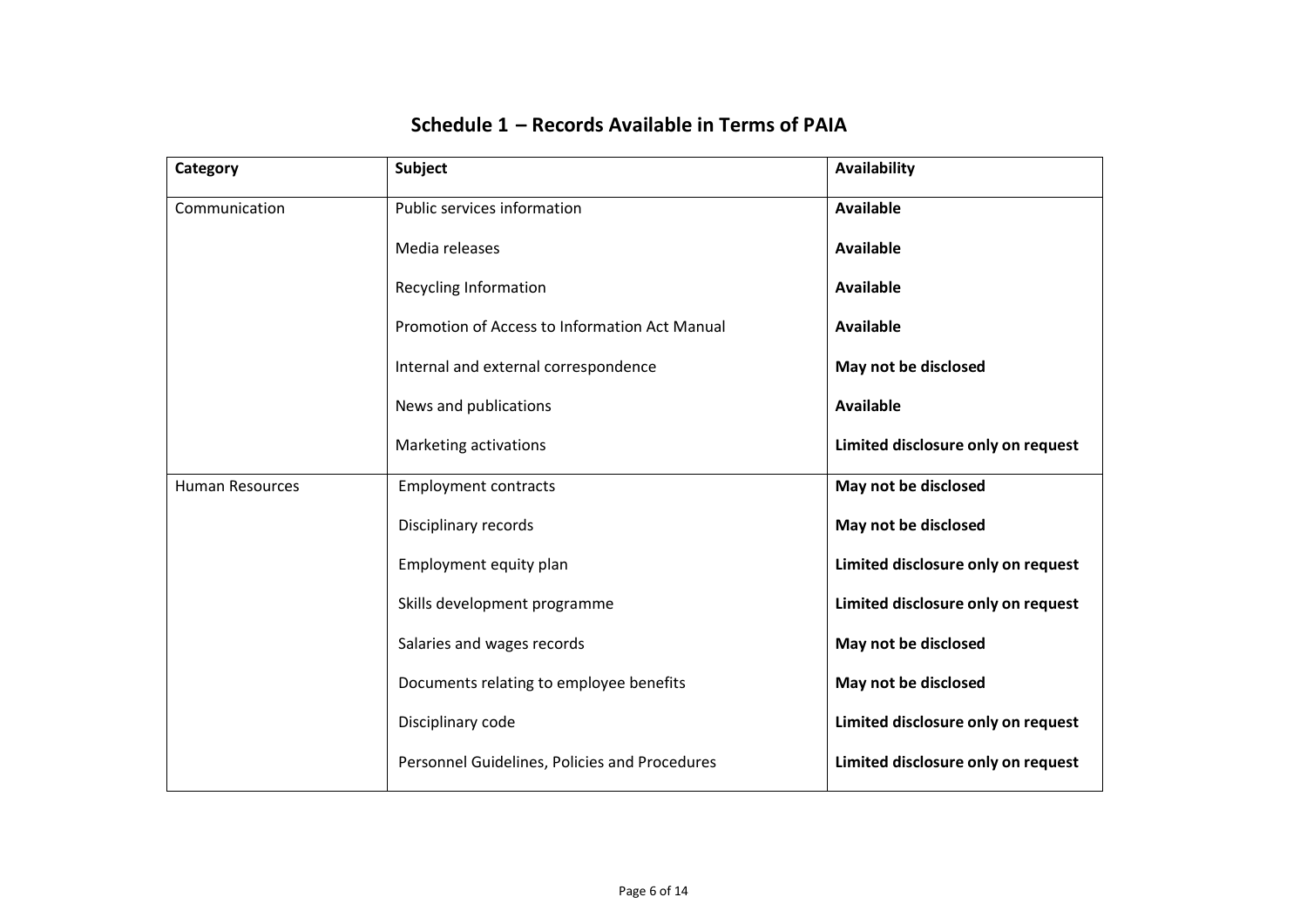|                                                  | Leave records                                                                                             | May not be disclosed |
|--------------------------------------------------|-----------------------------------------------------------------------------------------------------------|----------------------|
|                                                  | Personal information of past, present and prospective<br>employees and officer / directors                | May not be disclosed |
|                                                  | <b>Banking details</b>                                                                                    | May not be disclosed |
|                                                  | <b>PAYE</b> records                                                                                       | May not be disclosed |
|                                                  | Documents issued to employees for income tax purposes                                                     | May not be disclosed |
|                                                  | Records of payments made to SARS on behalf of employees                                                   | May not be disclosed |
|                                                  | UIF records                                                                                               | May not be disclosed |
| <b>Member Records</b>                            | Records provided by members, including documentary<br>information required                                | May not be disclosed |
|                                                  | Records provided by a member to a third party acting for<br>and on behalf of the Company                  | May not be disclosed |
|                                                  | Records provided by third parties                                                                         | May not be disclosed |
|                                                  | Correspondence with third parties                                                                         | May not be disclosed |
|                                                  | Member agreements                                                                                         | May not be disclosed |
| <b>Enterprise and Customer</b><br><b>Records</b> | Records provided by enterprises or customers, including<br>documentary information required               | May not be disclosed |
|                                                  | Records provided by an enterprise or customer to a third<br>party acting for and on behalf of the Company | May not be disclosed |
|                                                  | Records provided by third parties                                                                         | May not be disclosed |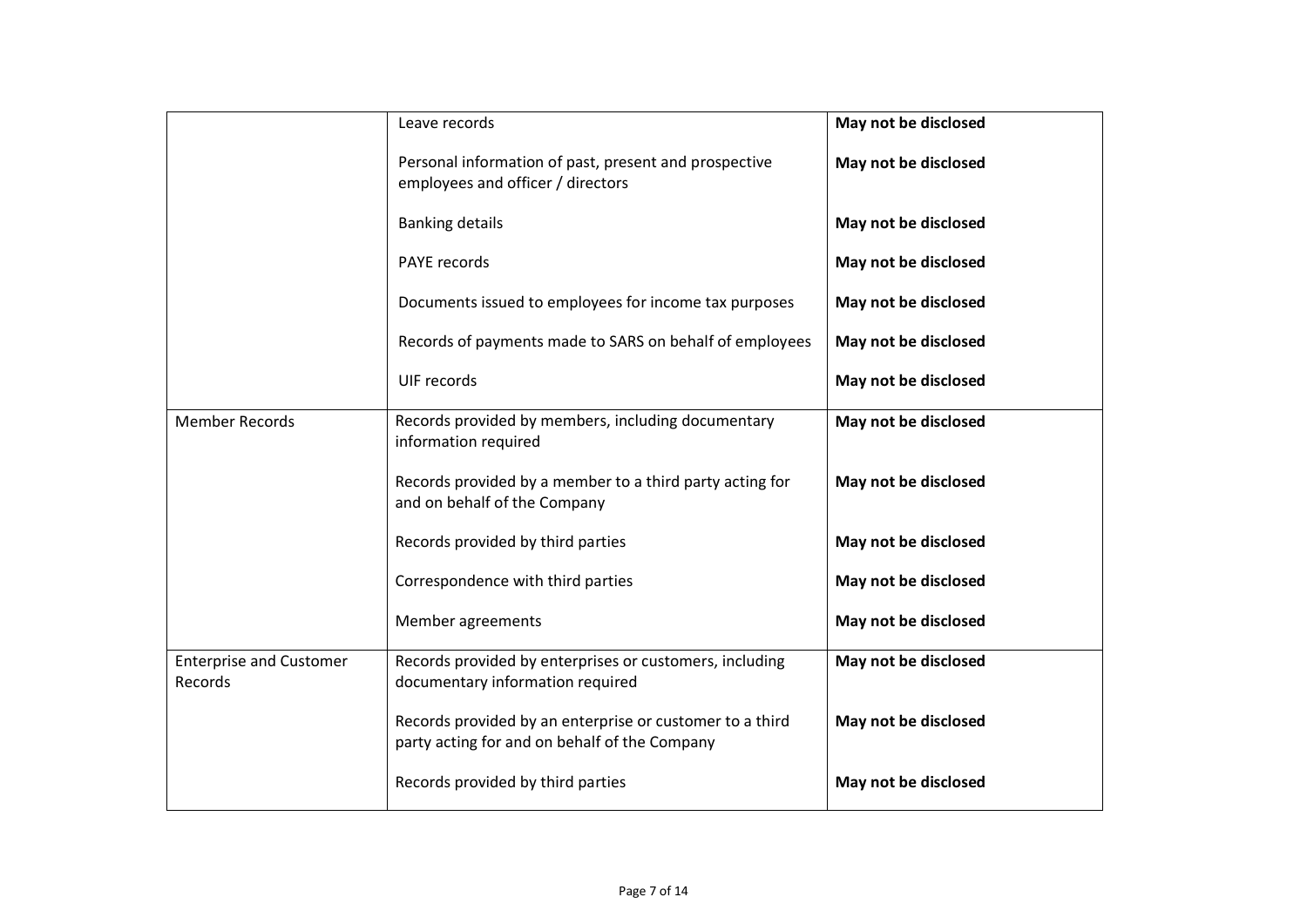|                                   | Correspondence with third parties                                                       | May not be disclosed               |
|-----------------------------------|-----------------------------------------------------------------------------------------|------------------------------------|
|                                   | Enterprise agreements                                                                   | May not be disclosed               |
| Immovable and Movable<br>Property | Asset register                                                                          | Limited disclosure only on request |
|                                   | Agreements for the lease of immovable property                                          | May not be disclosed               |
|                                   | Agreements for the lease or sale of movable property                                    | May not be disclosed               |
|                                   | Credit sale agreements and/or hire purchase agreements                                  | May not be disclosed               |
|                                   | Other agreements for the purchase, ordinary sale,<br>conditional sale or hire of assets | May not be disclosed               |
| <b>Financial Information</b>      | Financial and accounting records                                                        | May not be disclosed               |
|                                   | <b>Banking details</b>                                                                  | Available upon request             |
|                                   | Insurance records                                                                       | May not be disclosed               |
|                                   | Tax compliance documents and tax returns                                                | May not be disclosed               |
|                                   | Accounting records                                                                      | May not be disclosed               |
|                                   | <b>Bank statements</b>                                                                  | May not be disclosed               |
|                                   | Invoices in respect of creditors and debtors                                            | May not be disclosed               |
|                                   | Details of auditors                                                                     | Available upon request             |
|                                   | Auditors' reports in respect of audits conducted                                        | Limited disclosure only on request |
| <b>Information Technology</b>     | Computer software, support and maintenance agreements                                   | May not be disclosed               |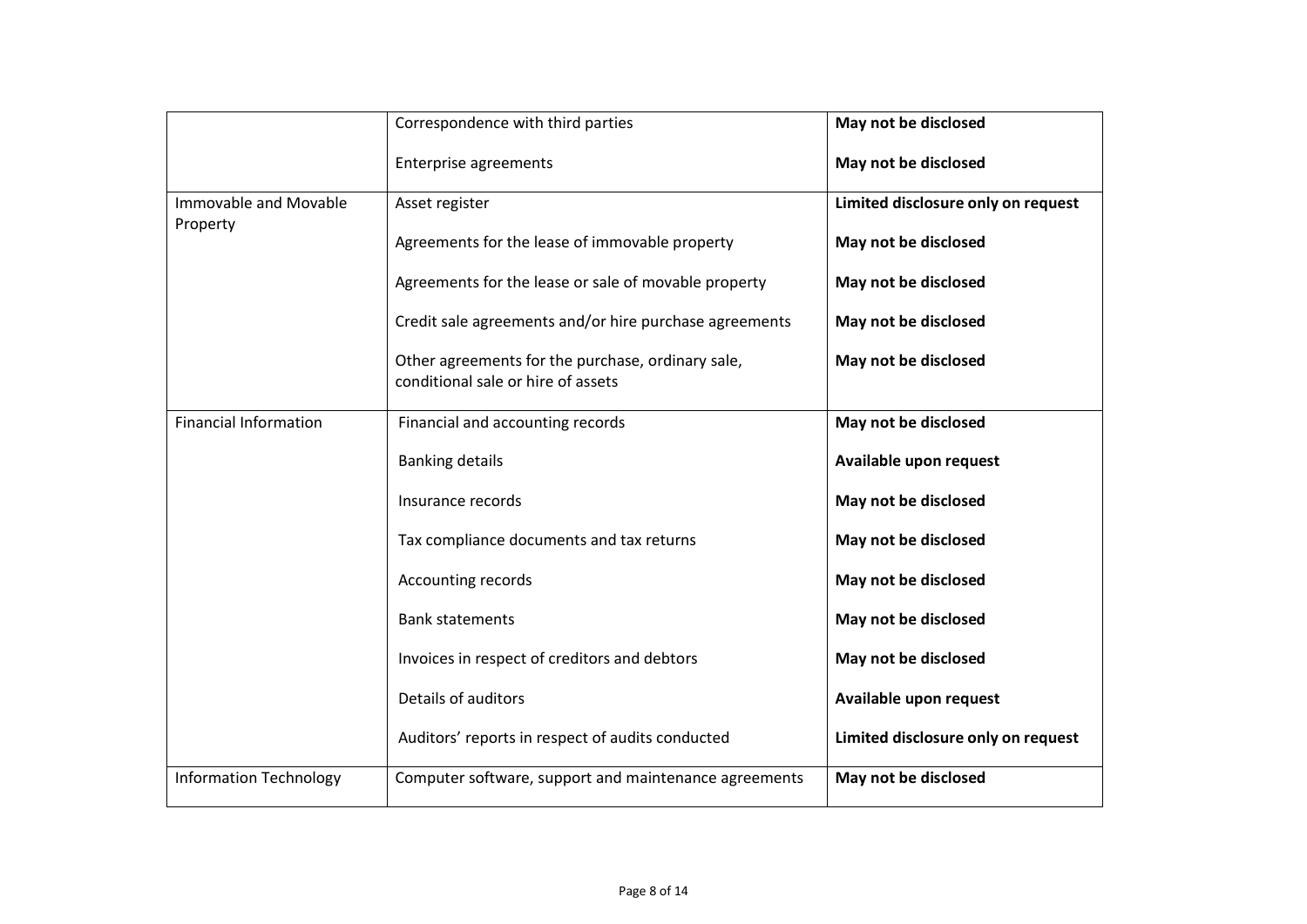|                                              | Other documentation pertaining to computer systems and<br>computer programmes                              | May not be disclosed               |
|----------------------------------------------|------------------------------------------------------------------------------------------------------------|------------------------------------|
| Information relating to legal<br>proceedings | Records relating to legal proceedings involving the Company                                                | May not be disclosed               |
| <b>General Records</b>                       | Member, supplier and document databases                                                                    | May not be disclosed               |
|                                              | <b>BBBEE Certificate</b>                                                                                   | Available upon request             |
|                                              | <b>Commercial agreements</b>                                                                               | May not be disclosed               |
|                                              | Statutory records                                                                                          | Available upon request             |
|                                              | Organisational structure                                                                                   | Available upon request             |
| <b>Intellectual Property</b>                 | List of trademarks, copyrights and designs held and pending<br>applications                                | Available upon request             |
|                                              | Records relating to domain names                                                                           | Available upon request             |
|                                              | Licenses relating to intellectual property rights                                                          | Limited disclosure only on request |
| <b>Company Records</b>                       | Documents of incorporation                                                                                 | Available upon request             |
|                                              | Memorandum of Incorporation                                                                                | Limited disclosure only on request |
|                                              | Minutes of Board of Directors meetings                                                                     | May not be disclosed               |
|                                              | Records relating to the appointment of directors/ auditor/<br>secretary/ public officer and other officers | May not be disclosed               |
|                                              | Member Register and other statutory registers                                                              | May not be disclosed               |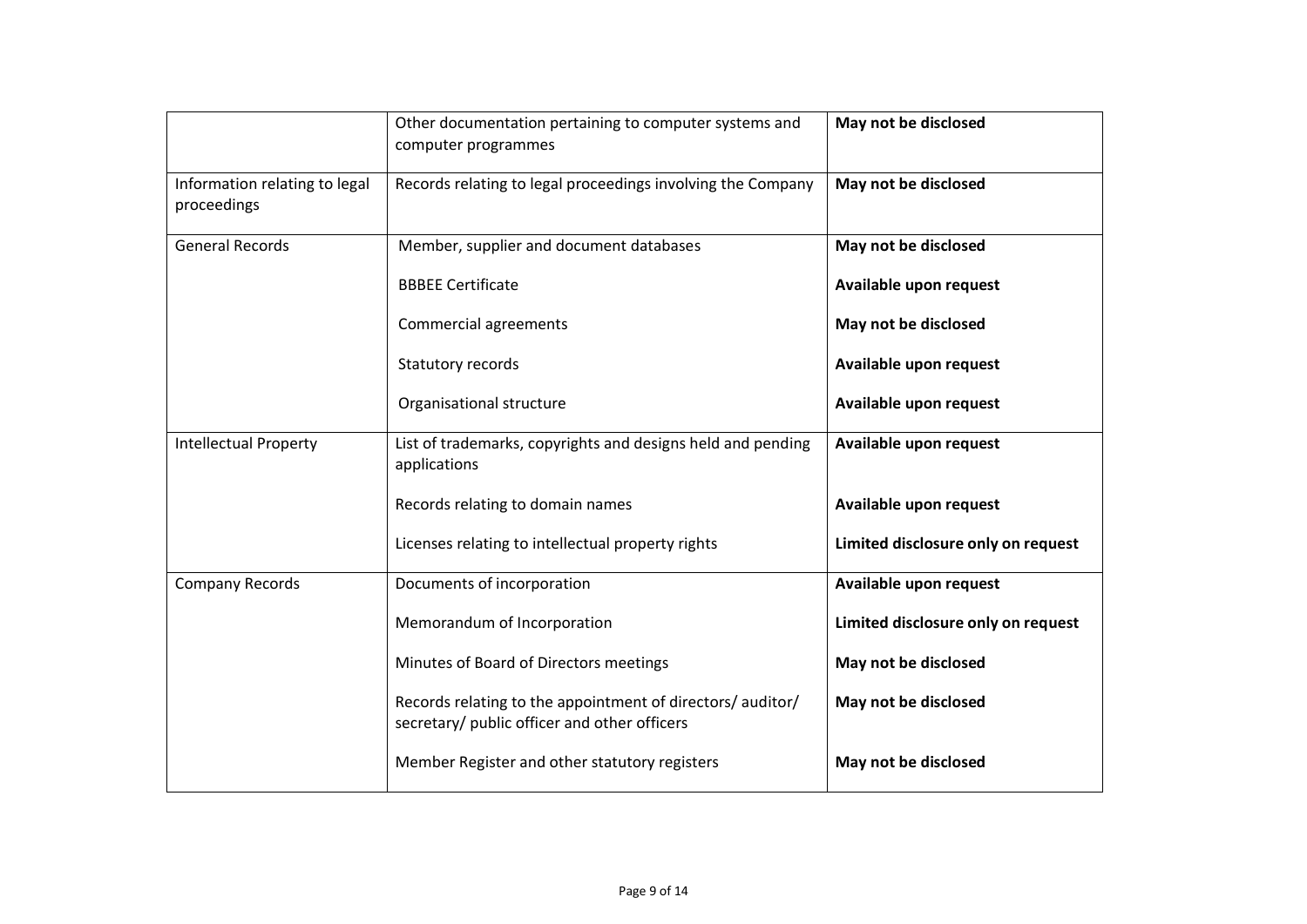<span id="page-9-0"></span>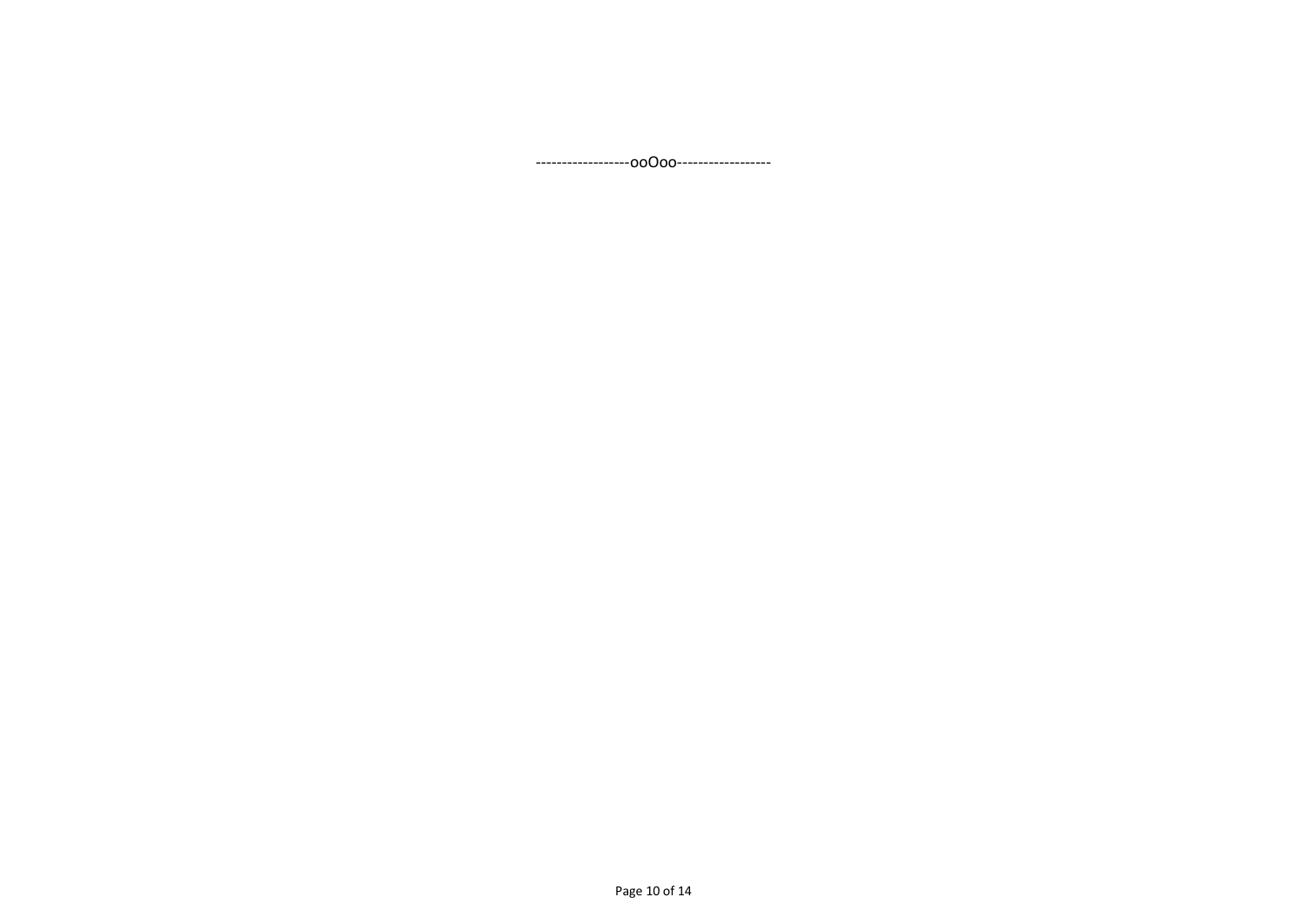<span id="page-10-0"></span>

| <b>Personal Information</b>                                                                                                                                                                                                                              | <b>Purpose of Processing</b>                                                                                                                                                                                | Data Subjects it relates to                                  | <b>Valid Recipients</b>                                                                                                                                        |
|----------------------------------------------------------------------------------------------------------------------------------------------------------------------------------------------------------------------------------------------------------|-------------------------------------------------------------------------------------------------------------------------------------------------------------------------------------------------------------|--------------------------------------------------------------|----------------------------------------------------------------------------------------------------------------------------------------------------------------|
| Employee Personal Information,<br>including:<br>Full name<br><b>Identity Number</b><br>Physical address<br>Cellphone number<br><b>Personal Email address</b><br><b>Banking details</b><br>Tax information<br>Exit interviews                             | Managing employment relationship.<br>As required by statutory obligations in<br>terms of the relevant employment<br>legislation.<br>As required by SARS for tax purposes.                                   | Past and current employees<br>of the company.                | Management of the<br>Company.<br>Accounts department of the<br>Company.<br>SARS.<br>Statutory bodies and courts<br>in terms of legislation or<br>court orders. |
| Supplier and Third-Party Contractors'<br>Personal Information, including:<br>Full name<br><b>Identity Number</b><br>Company name<br><b>Company Registration</b><br>Number<br>Physical address<br>Contact details<br>VAT number<br><b>Banking details</b> | Managing supplier/contractor<br>relationship for services to be<br>provided.<br>To make payments for services<br>rendered.<br>As required by statutory obligations in<br>terms of the relevant legislation. | Past and current<br>suppliers/contractors of the<br>Company. | Management of the<br>Company.<br>Accounts department of the<br>Company.<br>SARS.<br>Statutory bodies and courts<br>in terms of legislation or<br>court orders. |
| Member Personal Information,<br>including:<br>Full name                                                                                                                                                                                                  | Managing member relationship.                                                                                                                                                                               | Past and current member of<br>the Company.                   | Management of the<br>Company.                                                                                                                                  |

## **Schedule 2 – Personal Information Processed in Terms of POPIA**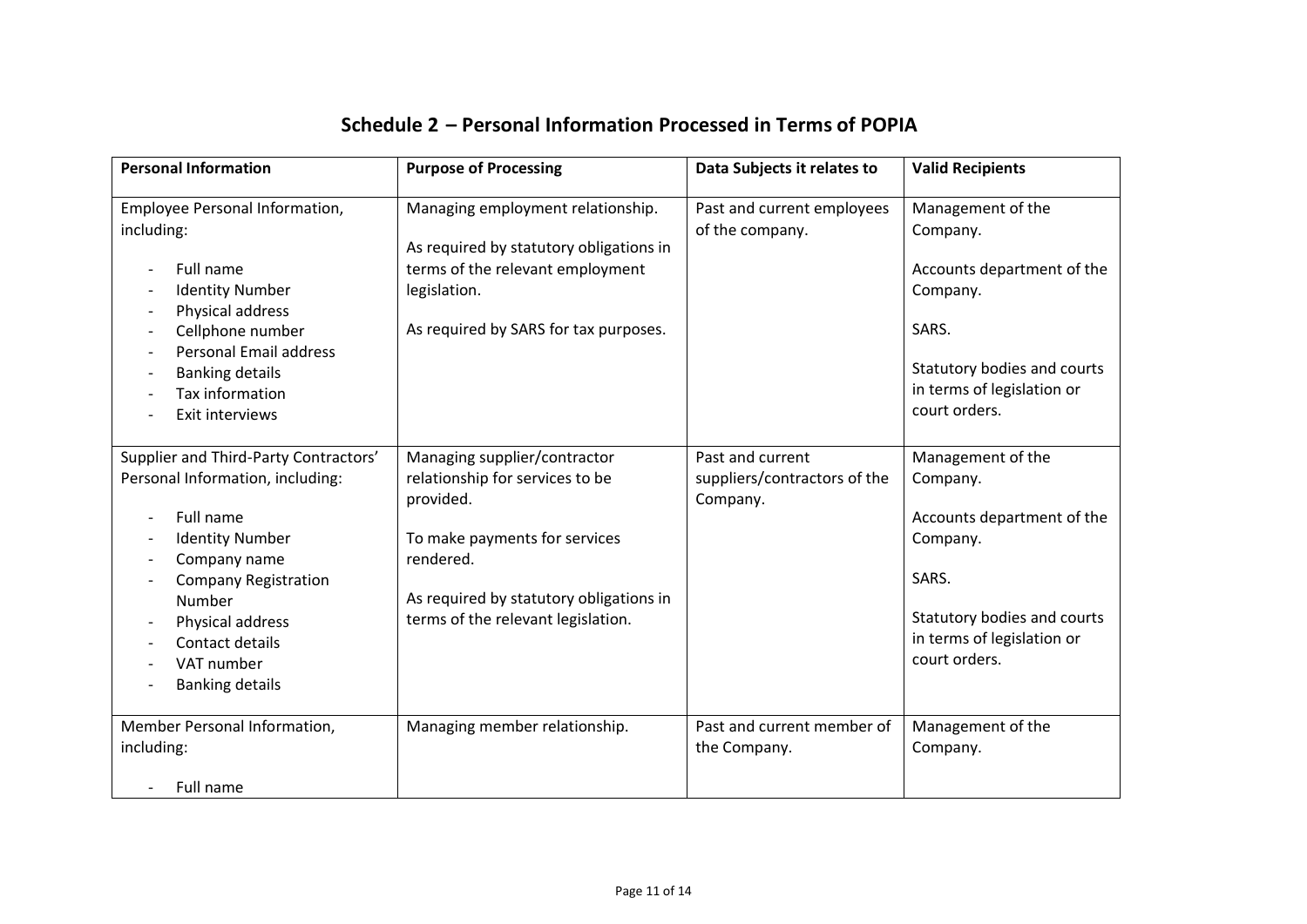| <b>Identity Number</b><br>$\overline{\phantom{a}}$<br>Company/Entity name<br>Company/Entity Registration<br>Number<br>Company/Entity incorporation<br>documentation<br>Physical address<br>Contact details<br>VAT / Income Tax number<br><b>Banking details</b><br>Documentation / information<br>provided by member | As required by statutory obligations in<br>terms of the relevant legislation. |                                                                | Relevant employees of the<br>Company.<br>Accounts department of the<br>Company.<br>Third party suppliers.<br>SARS.<br>Statutory bodies and courts<br>in terms of legislation or<br>court orders. |
|----------------------------------------------------------------------------------------------------------------------------------------------------------------------------------------------------------------------------------------------------------------------------------------------------------------------|-------------------------------------------------------------------------------|----------------------------------------------------------------|--------------------------------------------------------------------------------------------------------------------------------------------------------------------------------------------------|
| Enterprise Personal Information,<br>including:                                                                                                                                                                                                                                                                       | Managing relationship with<br>enterprises.                                    | Past and current enterprises<br>of the Packa-Ching initiative. | Management of the<br>Company.                                                                                                                                                                    |
| Full name                                                                                                                                                                                                                                                                                                            |                                                                               |                                                                |                                                                                                                                                                                                  |
| <b>Identity Number</b>                                                                                                                                                                                                                                                                                               | As required by statutory obligations in<br>terms of the relevant legislation. |                                                                | Relevant employees of the<br>Company.                                                                                                                                                            |
| Company/Entity name                                                                                                                                                                                                                                                                                                  |                                                                               |                                                                |                                                                                                                                                                                                  |
| Company/Entity Registration<br>Number                                                                                                                                                                                                                                                                                |                                                                               |                                                                | Accounts department of the<br>Company.                                                                                                                                                           |
| Company/Entity incorporation                                                                                                                                                                                                                                                                                         |                                                                               |                                                                |                                                                                                                                                                                                  |
| documentation                                                                                                                                                                                                                                                                                                        |                                                                               |                                                                | Third party suppliers.                                                                                                                                                                           |
| Physical address<br>Contact details                                                                                                                                                                                                                                                                                  |                                                                               |                                                                | SARS.                                                                                                                                                                                            |
| VAT / Income Tax number                                                                                                                                                                                                                                                                                              |                                                                               |                                                                | Statutory bodies and courts                                                                                                                                                                      |
| <b>Banking details</b><br>Employee personal                                                                                                                                                                                                                                                                          |                                                                               |                                                                | in terms of legislation or                                                                                                                                                                       |
| information                                                                                                                                                                                                                                                                                                          |                                                                               |                                                                | court orders.                                                                                                                                                                                    |
| Documentation / information                                                                                                                                                                                                                                                                                          |                                                                               |                                                                |                                                                                                                                                                                                  |
| provided by enterprise                                                                                                                                                                                                                                                                                               |                                                                               |                                                                |                                                                                                                                                                                                  |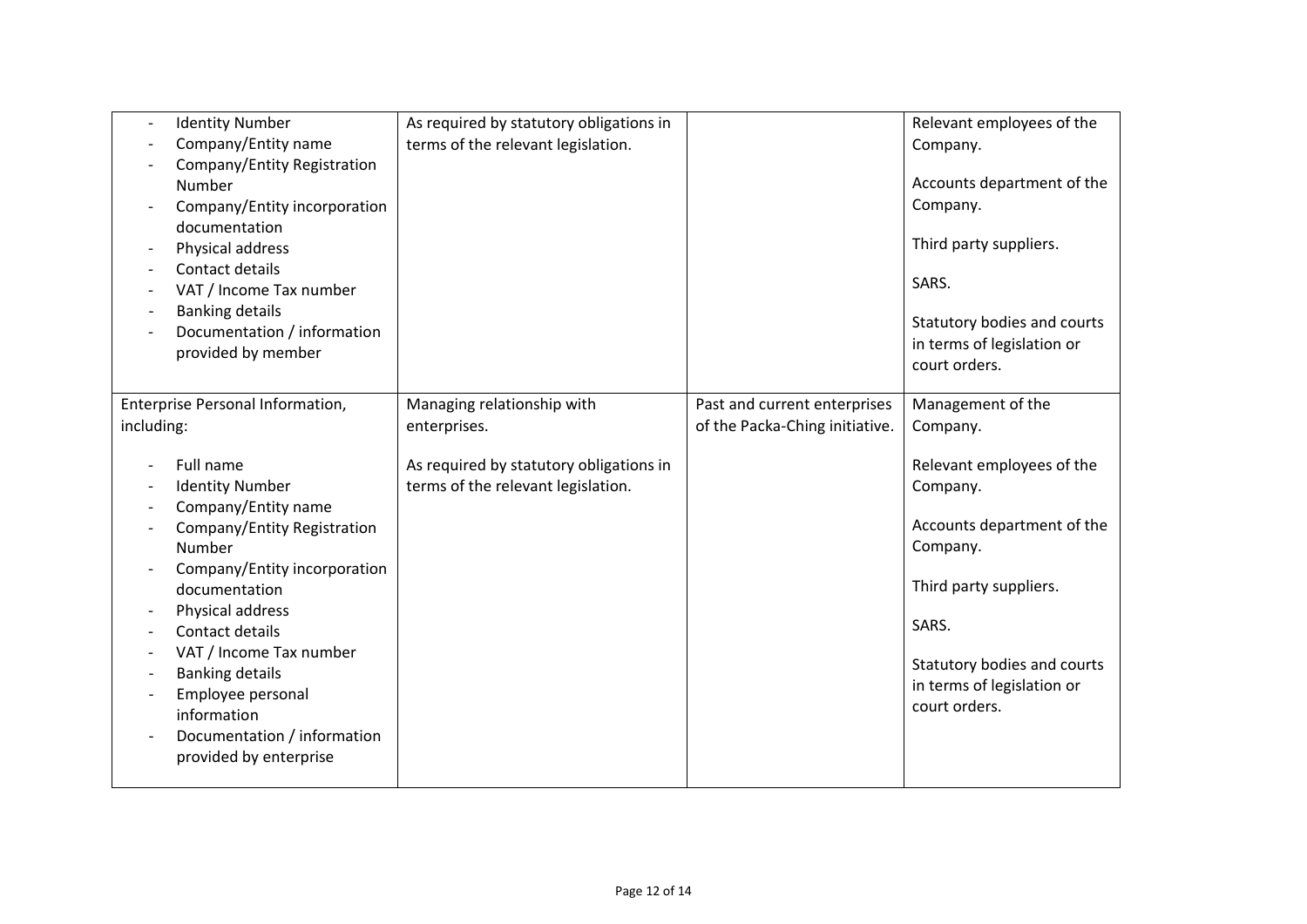| <b>Community Members' Personal</b><br>Information, including:<br>Full name<br><b>Identity Number</b><br>Contact details<br><b>Banking details</b><br>Documentation / information<br>provided by community<br>member | Managing relationship with<br>community members.<br>As required by statutory obligations in<br>terms of the relevant legislation. | Past and current community<br>members involved in Packa-<br>Ching. | Management of the<br>Company.<br>Relevant employees of the<br>Company.<br>Third party suppliers.<br>SARS.<br>Statutory bodies and courts<br>in terms of legislation or<br>court orders. |
|---------------------------------------------------------------------------------------------------------------------------------------------------------------------------------------------------------------------|-----------------------------------------------------------------------------------------------------------------------------------|--------------------------------------------------------------------|-----------------------------------------------------------------------------------------------------------------------------------------------------------------------------------------|
| Million Plus registrants                                                                                                                                                                                            | Communication of information.<br>As required by statutory obligations in<br>terms of the relevant legislation.                    | Past and current registrants<br>of the Company.                    | Management of the<br>Company.<br>Relevant employees of the<br>Company.<br>Third party suppliers.<br>Statutory bodies and courts<br>in terms of legislation or<br>court orders.          |
| Personal Information collected from<br>COVID19 sign-in register                                                                                                                                                     | Required to be obtained and kept in<br>accordance with the relevant<br>Regulations in terms of the Disaster<br>Management Act.    | Any person entering the<br>Company's office.                       | Management of the<br>Company.<br>Statutory bodies and courts<br>in terms of legislation or<br>court orders.                                                                             |